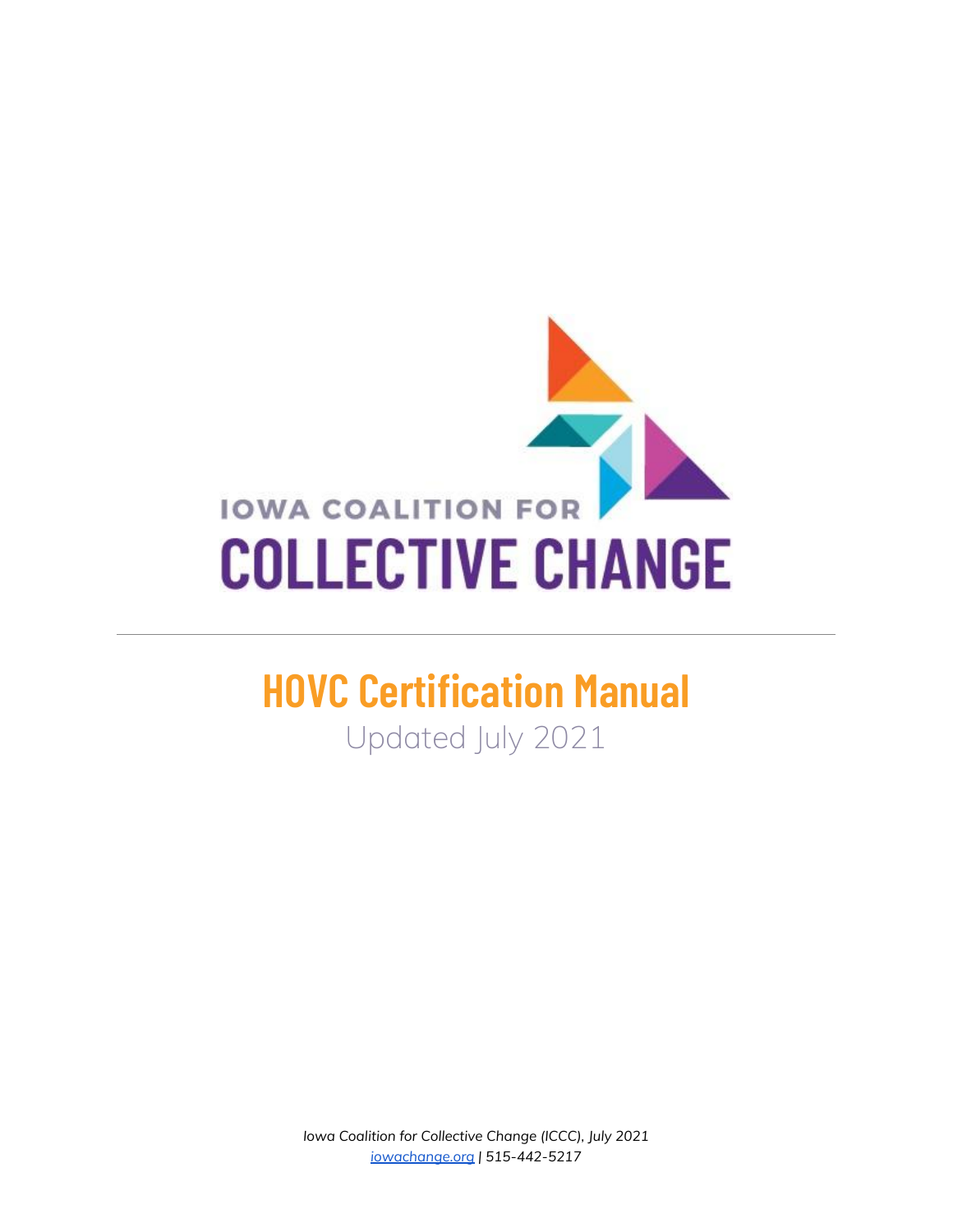## **Table of Contents**

| <b>About ICCC</b>                                                        | $\overline{2}$ |
|--------------------------------------------------------------------------|----------------|
| Vision                                                                   | $\overline{2}$ |
| Mission                                                                  | 2              |
| Pillars                                                                  | $\overline{2}$ |
| <b>Purpose of Certification</b>                                          | 3              |
| Definitions                                                              | 3              |
| Confidentiality & Iowa Code                                              | 3              |
| <b>Standards &amp; Ethics</b>                                            | 4              |
| <b>Certification Process</b>                                             | 5              |
| Training                                                                 | 5              |
| Victim Counselor (Basic)                                                 | 5              |
| Specialist (Advanced)                                                    | 6              |
| <b>Other Requirements</b>                                                | 6              |
| Supervision                                                              | 6              |
| <b>Direct Service</b>                                                    | 7              |
| Application                                                              | 7              |
| <b>Special Circumstances</b>                                             | 7              |
| <b>Previous Training</b>                                                 | 7              |
| <b>Missed Training</b>                                                   | 8              |
| <b>Program Directors</b>                                                 | 8              |
| Review & Approval                                                        | 8              |
| Renewal                                                                  | 8              |
| Revocation                                                               | 9              |
| Appendix A: ICCC Code of Ethics for Victim Counselors & Certified Victim |                |
| <b>Advocates</b>                                                         | 10             |
| <b>Appendix B: Letter of Recommendation Template</b>                     | 15             |
| <b>Appendix C: Continuing Education</b>                                  | 16             |
| <b>Calculating hours</b>                                                 | 16             |
| Types of opportunities                                                   | 16             |
| Content                                                                  | 16             |
| Documentation                                                            | 17             |

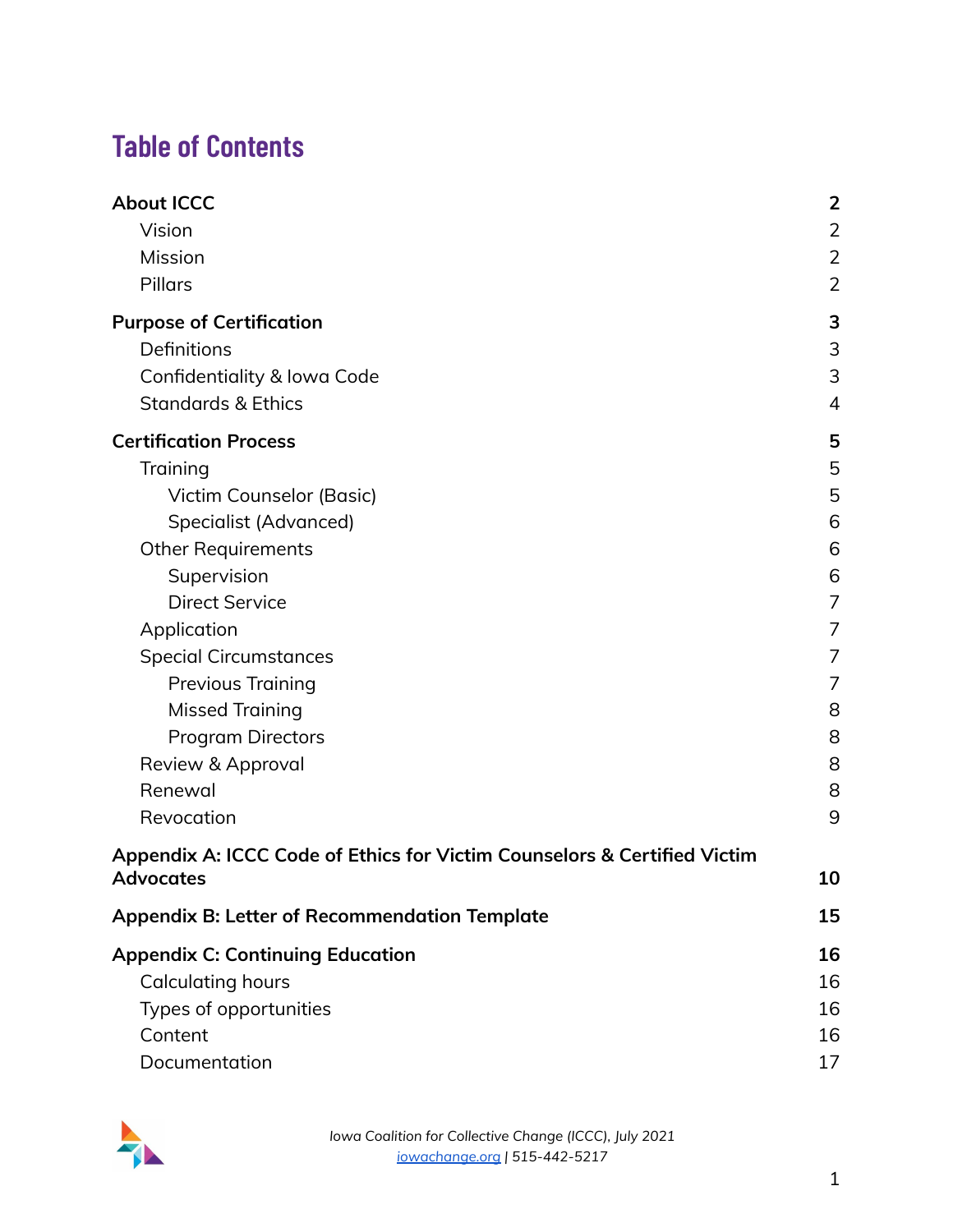## <span id="page-2-0"></span>**About ICCC**

The Iowa Coalition for Collective Change (ICCC) is an anti-violence coalition supporting survivor services organizations statewide. ICCC conducts training, certification, technical assistance, research, community education, and policy advocacy in order to learn about the experiences of survivors, support their healing, and improve public policy.

#### <span id="page-2-1"></span>**Vision**

To improve the lived experiences of Iowans by transforming systems to create a society free from violence & oppression.

#### <span id="page-2-2"></span>**Mission**

To support organizations that serve marginalized populations experiencing violence through education, research, & systems advocacy.

#### <span id="page-2-3"></span>**Pillars**

The core pillars of ICCC's work are:

- Supporting culturally specific survivor services organizations
- Supporting homicide & violent crime survivor services organizations
- Supporting other organizations that serve victims of crime from marginalized communities
- Systems change through training, education and policy advocacy.

In addition to providing training and technical assistance to member agencies, ICCC conducts and disseminates research about the lived experiences of Iowans and views community education as integral to supporting the work of these agencies and the survivors they serve.

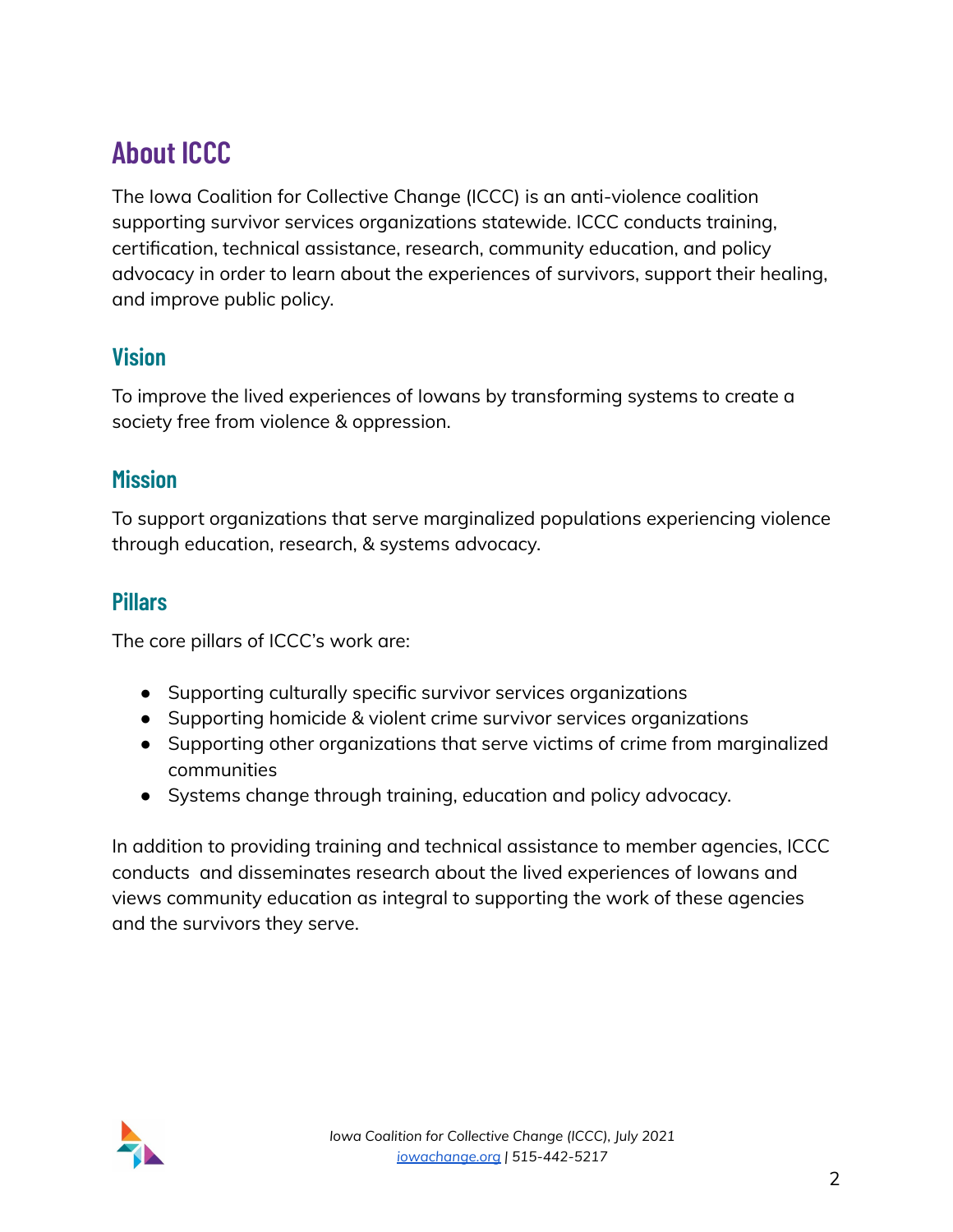## <span id="page-3-0"></span>**Purpose of Certification**

## <span id="page-3-1"></span>**Definitions**

| "Victim counselor"                      | A person who:                                                                                                                                                                                                                                             |  |
|-----------------------------------------|-----------------------------------------------------------------------------------------------------------------------------------------------------------------------------------------------------------------------------------------------------------|--|
|                                         | works or volunteers for a designated<br>victim services agency, and                                                                                                                                                                                       |  |
|                                         | has a minimum status for providing<br>$\bullet$<br>confidential direct services to survivors of<br>domestic abuse, sexual assault, and other<br>violent crime, based on their completion of<br>20 hours of training as outlined in lowa<br>Code §915.20A. |  |
| "Certified advocate" or<br>"Specialist" | A person who:                                                                                                                                                                                                                                             |  |
|                                         | • works or volunteers for a designated<br>victim services agency, and                                                                                                                                                                                     |  |
|                                         | has met the minimum requirements for a<br>$\bullet$<br>victim counselor, and                                                                                                                                                                              |  |
|                                         | has completed the advanced training,<br>supervision, and client contact<br>requirements outlined in the certification<br>manual, and                                                                                                                      |  |
|                                         | whose application has been approved by                                                                                                                                                                                                                    |  |

### <span id="page-3-2"></span>**Confidentiality & Iowa Code**

To provide effective services to survivors of violence, advocates must be able to offer survivors confidentiality. This means that they will keep all survivors' information their names, demographics, contact information, and stories - private. Without the specific and informed consent of the survivor, advocates will not and cannot disclose survivors' information or their status as a client to any person or entity outside their agency.



ICCC's certification committee.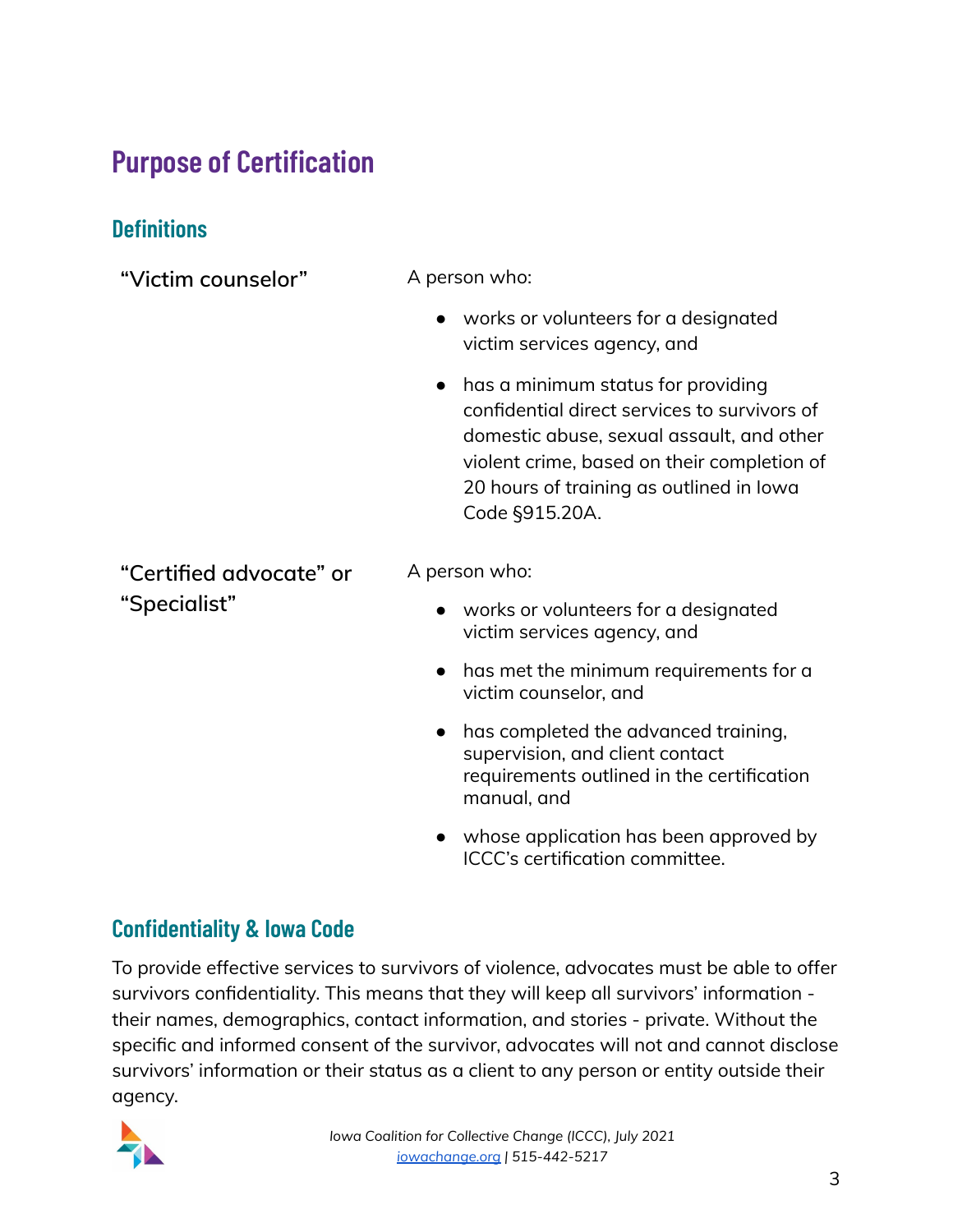Iowa Code [§915.20A](https://www.legis.iowa.gov/docs/code/2014/915.20A.pdf) describes the minimum training necessary for an advocate to be covered by confidentiality, and outlines the boundaries of victim-counselor privilege:

A victim counselor shall not be examined or required to give evidence in any civil or criminal proceeding as to any confidential communication made by a victim to the counselor, nor shall a clerk, secretary, stenographer, or any other employee who types or otherwise prepares or manages the confidential reports or working papers of a victim counselor be required to produce evidence of any such confidential communication, unless the victim waives this privilege in writing or disclosure of the information is compelled by a court pursuant to subsection 7.

Advocates are encouraged to read and become familiar with this section of Iowa Code, and can read it in its entirety here:

<https://www.legis.iowa.gov/docs/code/2014/915.20A.pdf>.

Individual agencies should have policies in place to protect confidentiality and to respond in the event of a subpoena, and should communicate and enforce these policies with all staff.

### <span id="page-4-0"></span>**Standards & Ethics**

In addition to the legal protections of confidentiality, the certification process ensures that advocates possess a shared understanding of best practices and community resources, and the skills and knowledge necessary for ethical, effective advocacy. This provides advocates, agencies, and survivors with both peace of mind and a clear path to accountability.

ICCC's *Program Administration & Direct Services Standards for Victim/Survivor-Serving Programs*, which includes an advocate code of ethics, can be found on ICCC's website at [iowachange.org/advocacy-training-certification](https://www.iowachange.org/advocacy-training-certification) or at [bit.ly/3BWeEj5](https://bit.ly/3BWeEj5).

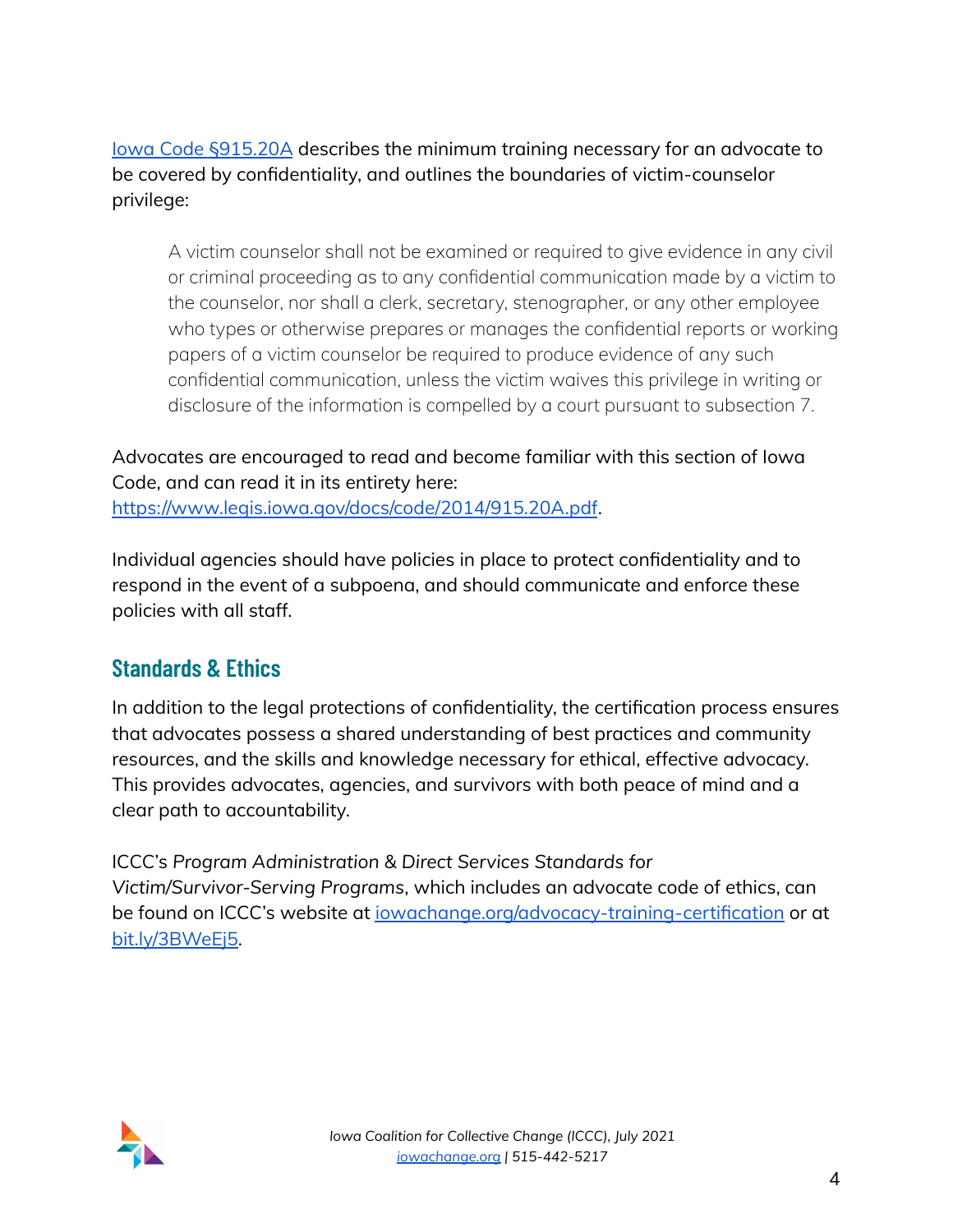## <span id="page-5-0"></span>**Certification Process**



Victim Counselor training Specialist Supervision Supervisor Application Review & Continuing Renewal training & direct recommend service -ation approval education, service provision, & supervision

## <span id="page-5-1"></span>**Training**

To be certified by ICCC, advocates must complete both a basic victim counselor training course and an advanced course which covers topics relevant to their area of specialization.

ICCC offers advanced HOVC training multiple times per year. Advocates may view and register for upcoming trainings at [iowachange.org.](http://iowachange.org)

#### <span id="page-5-2"></span>**Victim Counselor (Basic)**

In order to be covered by confidentiality, an advocate must complete at least 20 hours of training by a designated agency that includes the following topics:

- Dynamics of victimization
- Substantive laws regarding violent crime, sexual assault, & domestic violence
- Crisis intervention techniques
- Communication skills
- Working with diverse populations
- Overview of state criminal justice system
- Pertinent hospital procedures
- State & community resources for victims of crime

Advocates may receive this training from ICCC, IowaCASA, ICADV, or another designated agency as described in Iowa Code §915.20A. Advocates are advised to complete this training as soon as possible after they begin their role with a survivor services agency.

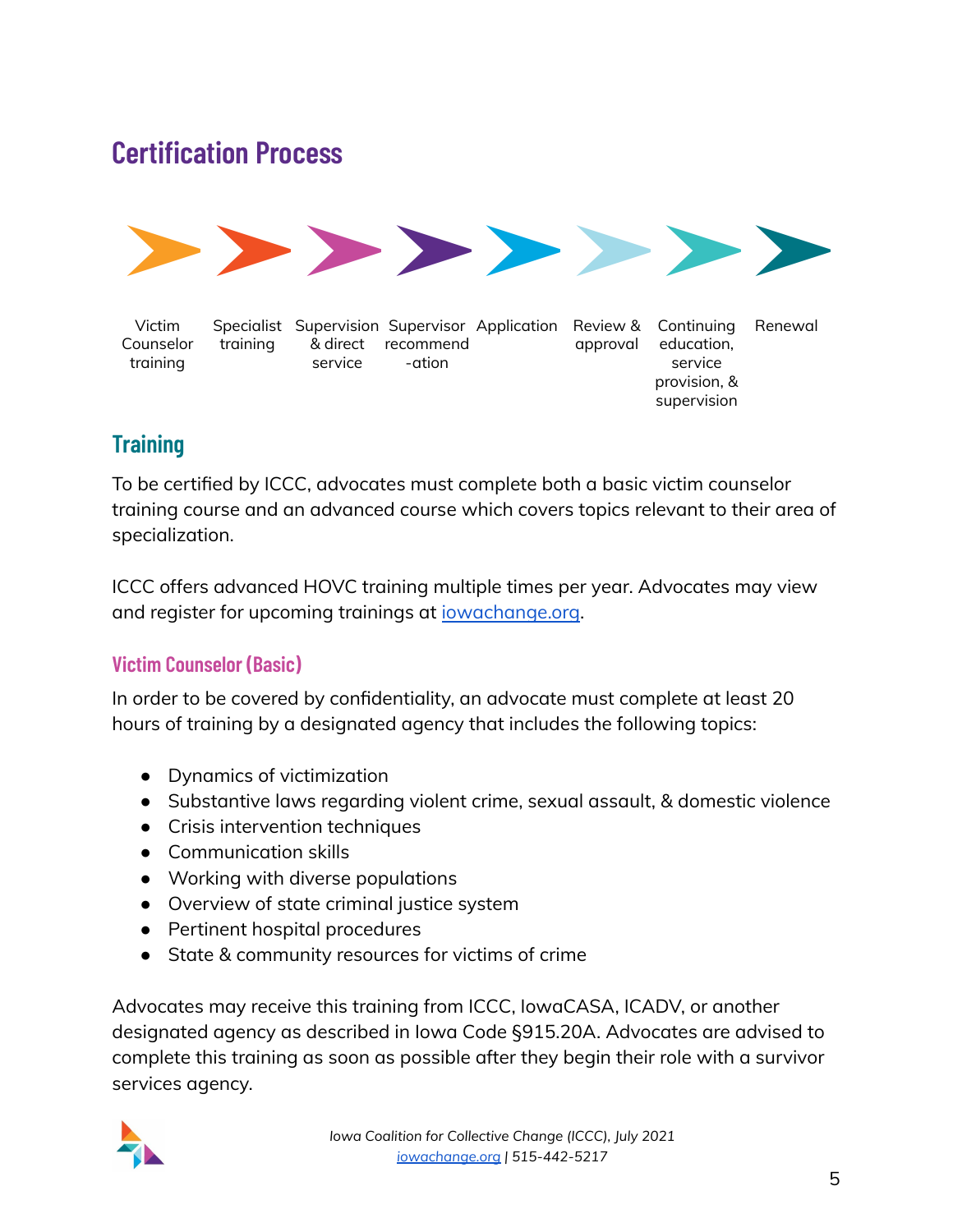Advocates should receive from the training agency a certificate or other documentation of their completion of this training, and **keep this documentation on file**.

#### <span id="page-6-0"></span>**Specialist (Advanced)**

Specialist training currently available to advocates includes Sexual Assault (IowaCASA), Domestic Violence (ICADV), Shelter (ICADV), and Homicide & Other Violent Crime (ICCC).

Homicide & Other Violent Crime (HOVC) Specialist Training includes the following topics:

- Context of violence in society
- Traumatic stress
- Serving survivors with dignity & compassion
- Traumatic bereavement
- Systems response to HOVC
- Vicarious trauma
- Cultural responsiveness
- Crime victim compensation
- Community work

Advocates should receive from the training agency a certificate or other documentation of their completion of this training, and **keep this documentation on file**.

#### <span id="page-6-1"></span>**Other Requirements**

#### <span id="page-6-2"></span>**Supervision**

In order to be certified as an HOVC Specialist by ICCC, advocates must engage in at least **two (2) hours per month** of ongoing consultation with a direct supervisor, licensed clinician, certified HOVC Specialist, or other ICCC-approved service provider for at least **6 months**. Consultations may be conducted in-person or electronically, individually or with a group.

Advocates and/or supervisors may be asked to provide a record of these consultations. A simple list or spreadsheet is acceptable documentation.

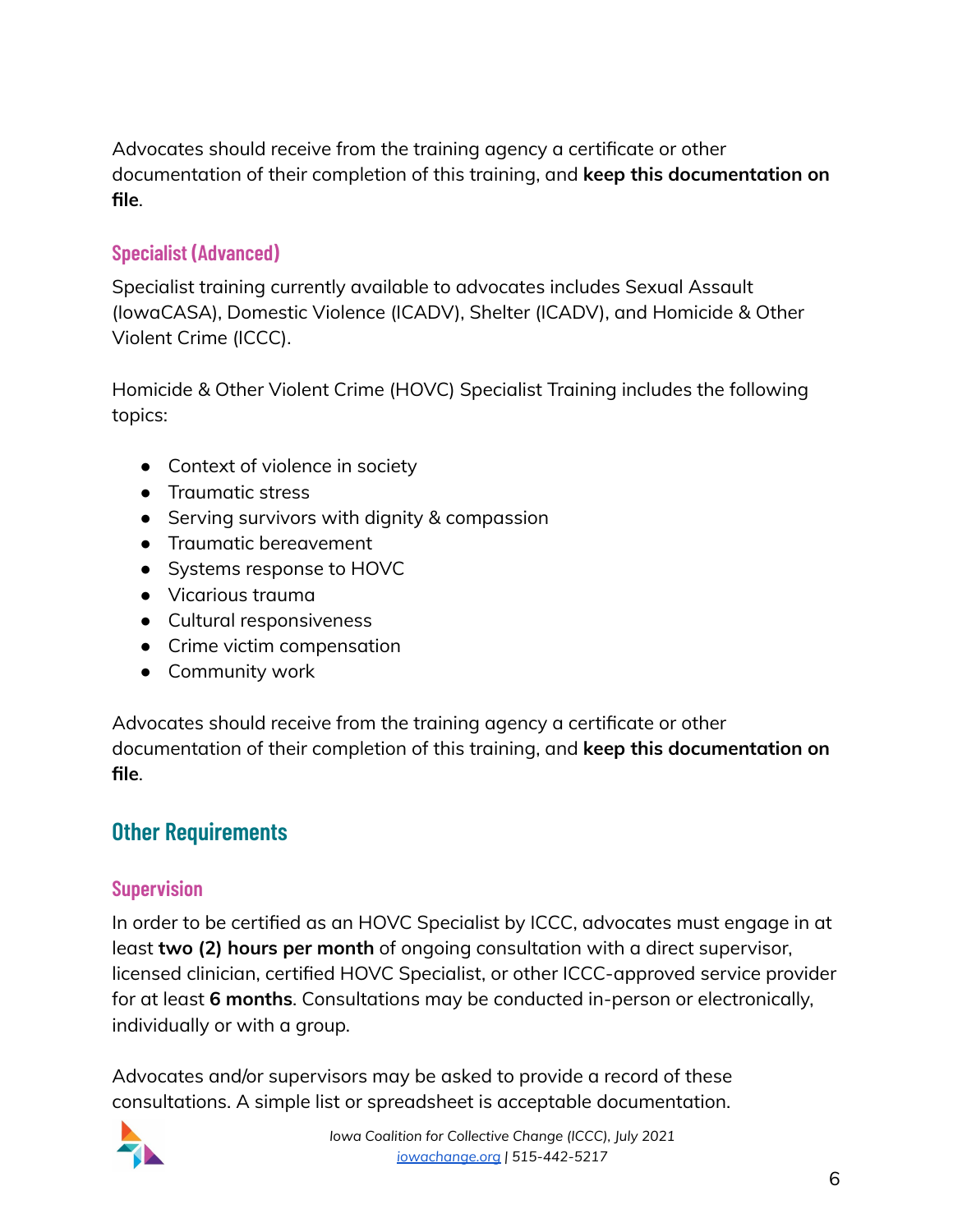#### <span id="page-7-0"></span>**Direct Service**

In order to be certified as an HOVC Specialist by ICCC, advocates must engage in a minimum of **forty (40) hours** of direct service work with survivors of various types of crime, including homicide and traumatic loss.

Advocates and/or supervisors may be asked to provide a record of these hours. Timesheets are acceptable documentation.

## <span id="page-7-1"></span>**Application**

Advocates who have completed the training, consultation, and direct service requirements outlined above are eligible to apply for HOVC Specialist certification. The online application can be found on ICCC's website at [iowachange.org/advocacy-training-certification](https://www.iowachange.org/advocacy-training-certification) or at [cognitoforms.com/IowaCoalitionForCollectiveChange/HOVCSpecialistCertificationAp](https://www.cognitoforms.com/IowaCoalitionForCollectiveChange/HOVCSpecialistCertificationApplication) [plication.](https://www.cognitoforms.com/IowaCoalitionForCollectiveChange/HOVCSpecialistCertificationApplication)

Applicants must upload documentation of their training, as well as a recommendation letter signed by their direct supervisor and program director. A template for this letter can be found in *Appendix B*.

## <span id="page-7-2"></span>**Special Circumstances**

#### <span id="page-7-3"></span>**Previous Training**

Advocates who have received training or certification through out-of-state agencies must work with ICCC staff to determine their path toward certification in Iowa. Documentation of out-of-state training and certification, including dates and topics covered, is essential to this process. ICCC reserves the right to require that advocates with out-of-state training complete the full course of certification training in Iowa to ensure fidelity with state and ICCC requirements.

Advocates who have received training or certification from other Iowa-based agencies or coalitions must demonstrate that the content of the training aligns with the ICCC requirements for certification, and work with ICCC staff to fill any training gaps. Victim counselor training provided by IowaCASA or ICADV within the previous 2 years will be considered acceptable.

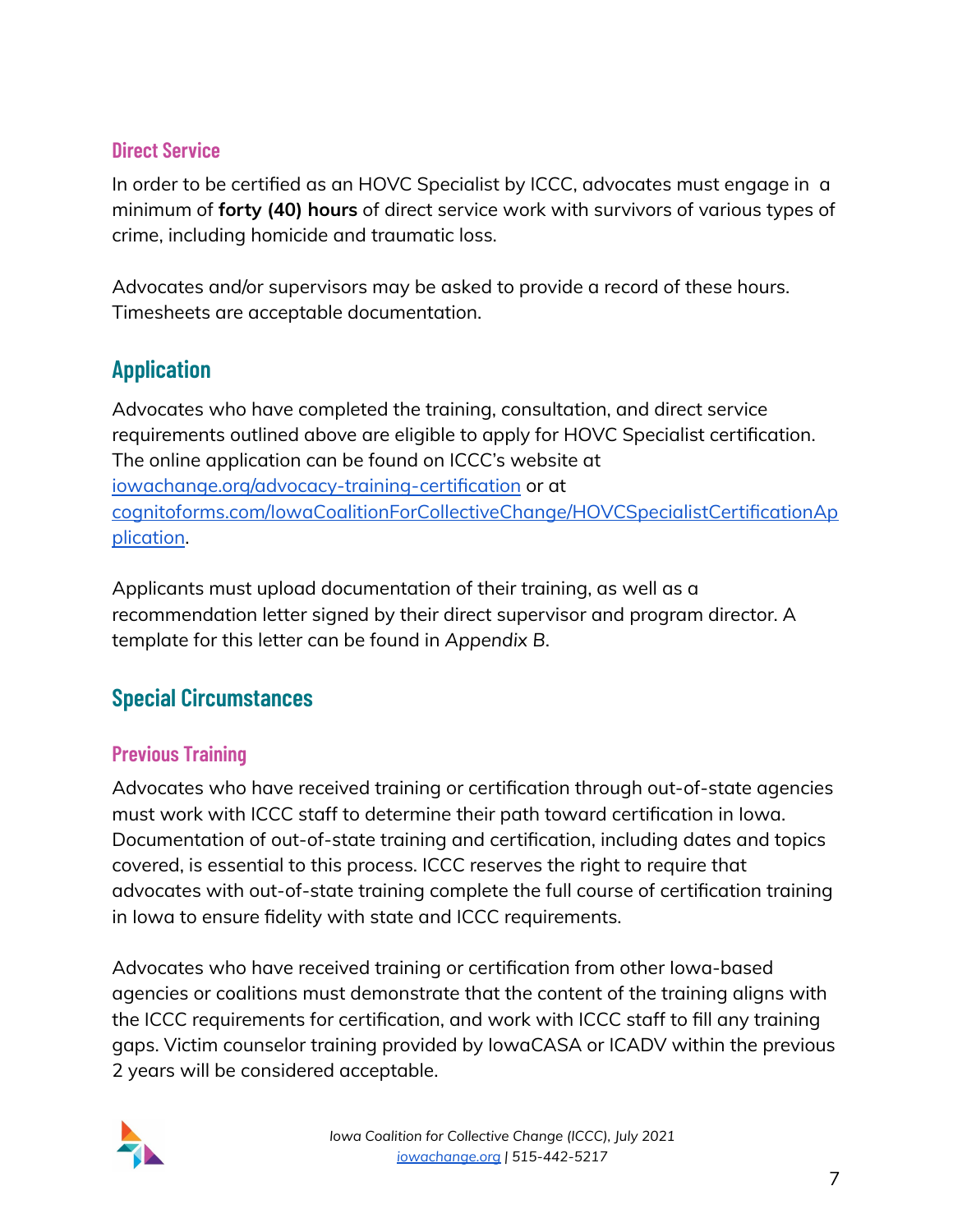#### <span id="page-8-0"></span>**Missed Training**

Advocates who miss a significant portion of any required training (one full module or more) are not eligible for certification and must work with ICCC staff to ensure that they receive the necessary content. ICCC staff will determine acceptable options for making up any missed training.

#### <span id="page-8-1"></span>**Program Directors**

Program directors who provide no or limited direct services as part of their regular duties will be considered for certification. ICCC staff may reduce the direct services requirement with consideration to directors' knowledge, experience, and duties.

Directors applying for certification may submit a letter of recommendation signed by a board member in lieu of a direct supervisor.

### <span id="page-8-2"></span>**Review & Approval**

Designated ICCC staff will review all completed Specialist Certification applications and will notify applicants of their status within **one (1) month** of receiving the completed application.

Applicants will work with ICCC staff to address any gaps in training or concerns about their suitability for certification.

Approved applicants will receive an electronic copy of their Specialist Certificate, and should keep an electronic and paper copy of this certificate on file.

ICCC staff will retain electronic and paper copies of all application materials received and certificates issued. Advocates and their supervisors may view their ICCC certification file upon written request.

#### <span id="page-8-3"></span>**Renewal**

Certified advocates wishing to renew their certification must do so by the renewal date issued on their certificate. The renewal date will be **two (2) years** from the date the certificate is issued.

To renew their certification, advocates must:

● Continue to be a staff or volunteer of a designated victim service agency;

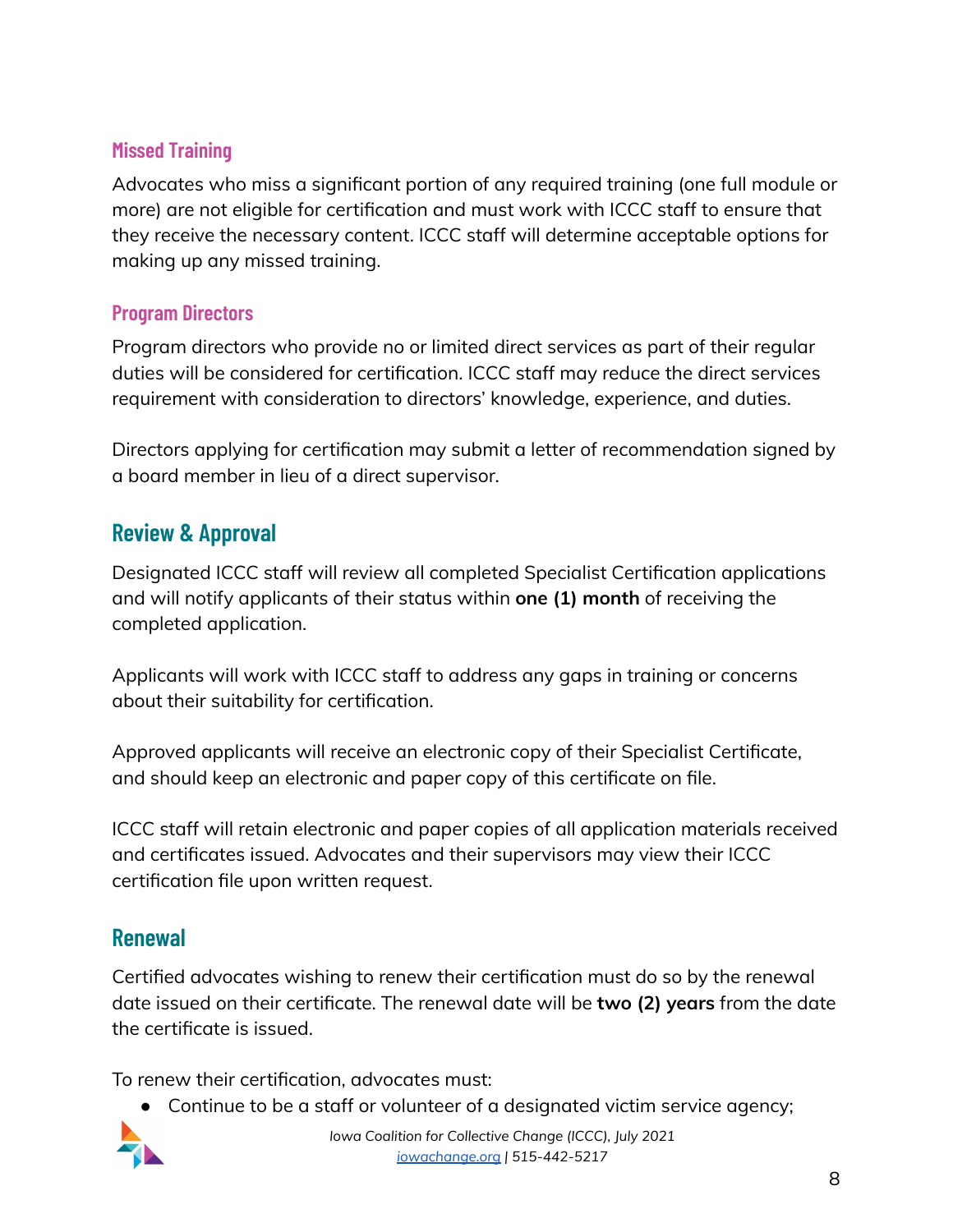- Complete at least **20 hours** of continuing education **per year (40 hours total)**, of which at least **4 hours per year (8 hours total)** must be from ICCC. See *Appendix C: Continuing Education* for details.
- Complete at least **4 hours per year** of consultation with a supervisor or other approved service provider **(8 hours total)**
- Provide at least **20 total hours** of direct service to survivors of violence over the course of 2 years
- Complete the certification renewal application (available on ICCC's website at [iowachange.org/advocacy-training-certification](https://www.iowachange.org/advocacy-training-certification) or at [cognitoforms.com/IowaCoalitionForCollectiveChange/HOVCSpecialistCertifica](https://www.cognitoforms.com/IowaCoalitionForCollectiveChange/HOVCSpecialistCertificationRenewalApplication) [tionRenewalApplication\)](https://www.cognitoforms.com/IowaCoalitionForCollectiveChange/HOVCSpecialistCertificationRenewalApplication)

Designated ICCC staff will review all completed Specialist Recertification applications and will notify applicants of their status within one (1) month of receiving the completed application.

### <span id="page-9-0"></span>**Revocation**

ICCC takes the integrity of the certifications it issues very seriously, and will hold certified advocates accountable for any actions that violate their legal or ethical obligations. ICCC staff will make every effort to thoroughly investigate complaints and work with advocates, supervisors, and directors to address any conduct or ethical concerns. ICCC reserves the right to revoke the certification of any advocate who, through action or inaction, intentionally or negligently:

- significantly jeopardizes the safety, privacy, healing, or wellbeing of a survivor;
- engages in unlawful, discriminatory, biased, or abusive conduct during the course of their work or in any way that reflects upon their ability to serve survivors; or
- is otherwise in violation of the Code of Ethics (*Appendix A*).

Any advocate whose certification is in jeopardy or revoked will be notified of their status in writing, as will their direct supervisor and program director. ICCC's Executive Director will approve all decisions regarding revoking certification. Advocates who wish to appeal a revocation of their certification must do so in writing within **one (1) month**. ICCC's Board of Directors will review the appeal and issue a final decision within **two (2) months**.

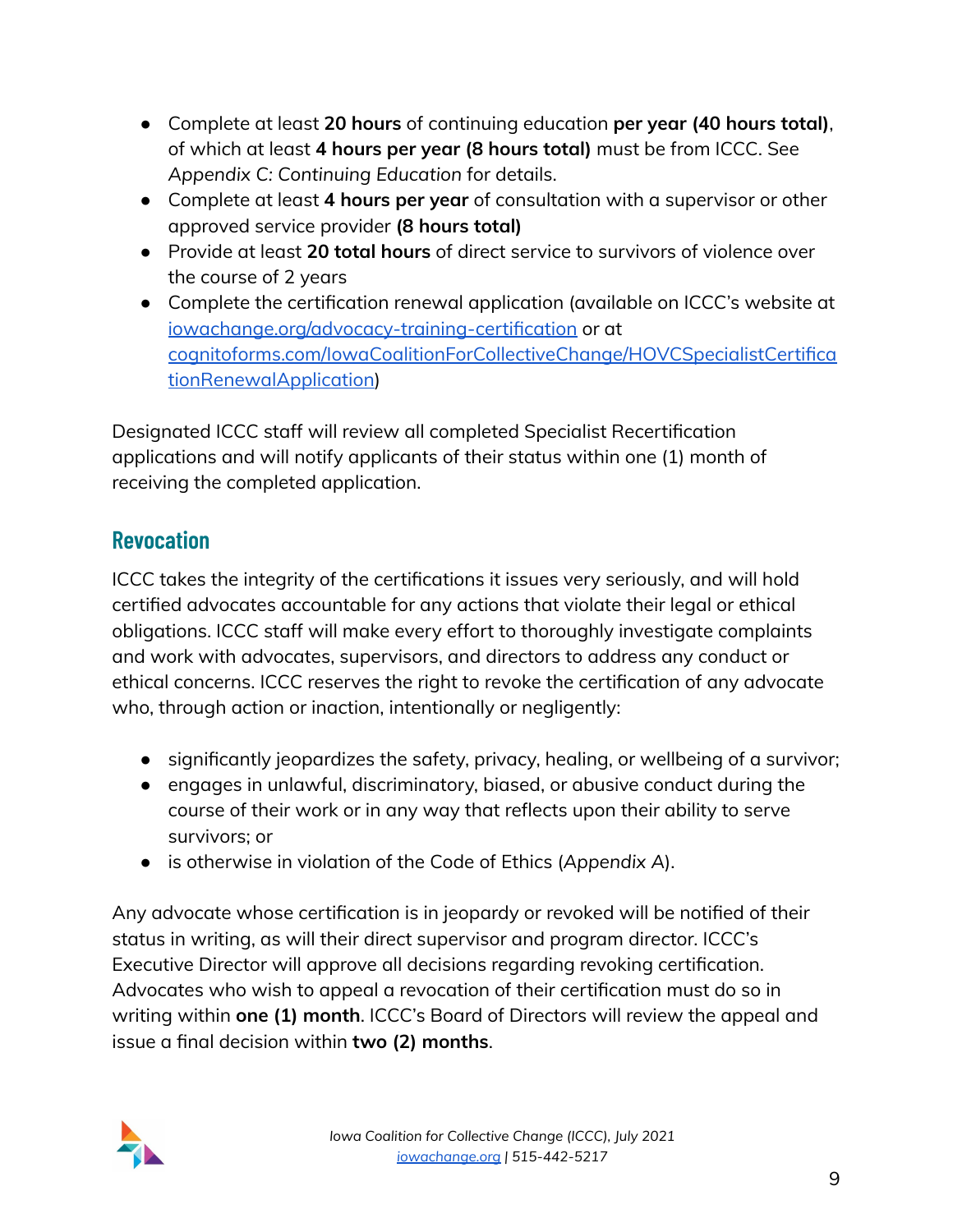## <span id="page-10-0"></span>**Appendix A: ICCC Code of Ethics for Victim Counselors & Certified Victim Advocates**

- I. Victim Counselors have an ethical responsibility to adults and children who seek their assistance.
	- A. Victim Counselors will be competent.
		- 1. Victim Counselors will have knowledge of the field of violent crime experiences and the skills to apply the knowledge.
		- 2. Victim Counselors will constantly update their knowledge and skills.
		- 3. Victim Counselors will not operate outside the limits of their competence, but make referrals or consultations in those areas. Advocates will seek advice and counsel from colleagues and supervisors whenever such consultation is in the best interest of clients.
		- 4. Victim Counselors will understand how many cultural, historical, and social norms lead to and condone violence and how those norms impact the individual.
	- B. Victim Counselors will tell clients about the following:
		- 1. All of the services offered by the program;
		- 2. The qualifications of Victim Counselors;
		- 3. The expectations the agency may have for the client;
		- 4. The grievance procedure;
		- 5. Any obligation the agency may have to report child abuse to the Department of Human Services;
		- 6. The limits of confidentiality.
	- C. Victim Counselors will protect the client's confidentiality within clearly defined limits. These limits will be explained to all clients as follows:
		- 1. Informed, specific consent may be given to the Victim Counselors by the client to obtain services for the client from other service providers.

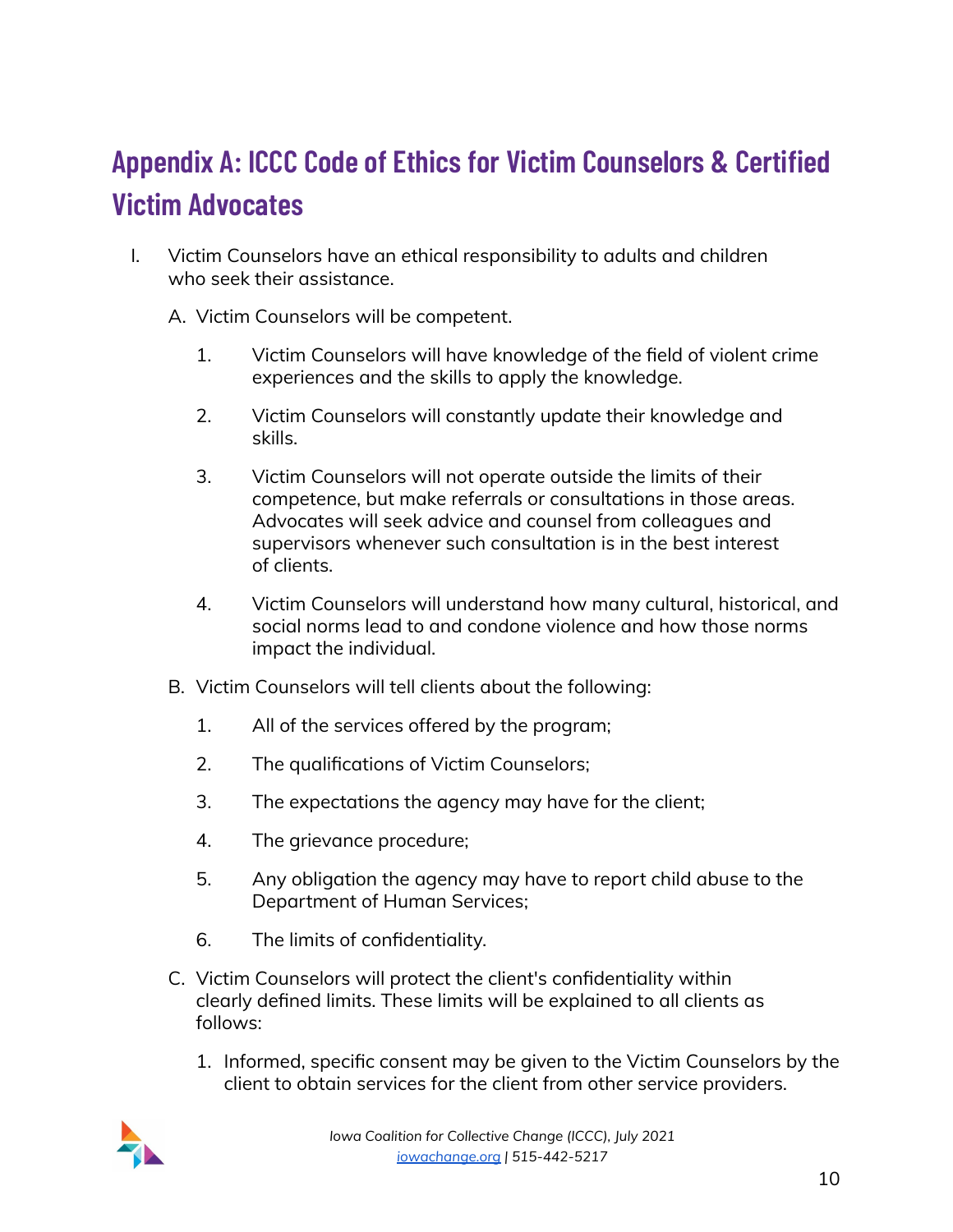- 2. If agency policy states that advocates are mandatory reporters, the client will be informed that confidentiality cannot be maintained in the following situations:
	- a. When a dependent adult or child has been abused, exploited or neglected.
	- b. When the client's life may be endangered and they cannot give consent.
	- c. When the client makes a probable threat or is violent against another person.
- 3. The client will be informed that confidentiality may not be maintained when a court issues a court order for specific information (as stated in Iowa Code 915.20A subsection 7).
- 4. The Victim Counselor will consider the potential for harm to a client when releasing information even with informed consent, and consult with a Certified Advocate.
- 5. A client will be given the option to remain anonymous within certain limitations, such as a crisis call or support group member.
- 6. The client has the right to refuse all or part of services to protect their anonymity.
- D. Victim Counselors will have clear boundaries between work and social relationships and will be aware of the inherent privilege and power differences. The Advocate will never exploit relationships with clients for personal advantage.
	- 1. Prior and/or present social, personal, or business relationships with clients require special consideration. When appropriate, the Advocate will refer these clients to another service provider within the agency or within another agency.
	- 2. Advocates making decisions about forming social, personal, or business relationships with former clients after provision of services should take into serious consideration any potential for harm or exploitation to the former client, and proceed accordingly. Advocates should strive at all times to do no harm to current and former clients.
	- 3. Advocates should not provide services to people to whom they are related, or people they consider family.

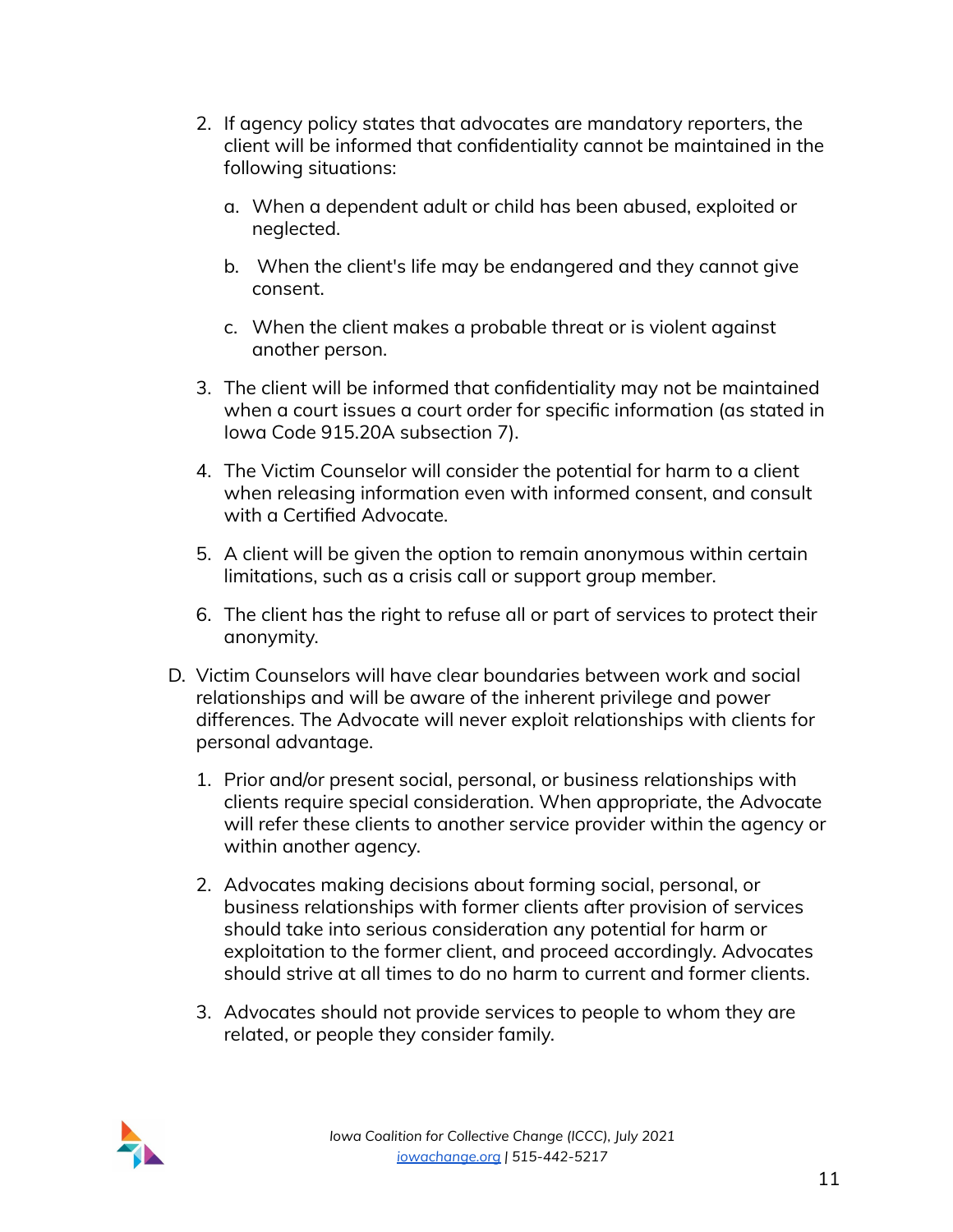- 4. Sexual and/or romantic relationships with current or former clients are prohibited. This is also a crime under Iowa Code Chapter 709.15.
- 5. Victim Counselors:
	- a. will work to increase victim safety;
	- b. will respect the authority and autonomy of the adult victim to direct their own life; and
	- c. will hold the perpetrator, not the victim, responsible for the violent behavior and for stopping the violence.
- 6. Victim Counselors will treat the client with respect and honesty in both verbal and nonverbal communication.
- 7. Victim Counselors will share knowledge they have with clients as it relates to the client's situation. This may include but is not limited to the dynamics of violence, lethality issues, safety planning, effects on children, and the social, historical, systemic, and political issues that contribute to violent crime.
- 8. Victim Counselors will accept what a client tells them about the violence.
- 9. Victim Counselors should only withdraw services suddenly under unusual circumstances, giving careful consideration to all factors in the situation and taking care to minimize possible adverse effects.
- 10.Victim Counselors who anticipate that services to clients will be ended or disrupted should notify those individuals promptly. Transfer, referral, or termination of service should be done in relation to the client's needs and preferences.
- E. Victim Counselors will equitably distribute time, goods, and services among all clients. Advocates will not practice, condone, facilitate, or collaborate with any form of discrimination on the basis of age, color, creed, disability (developmental, mental, or physical), economic or housing status, familial or marital status, gender identity, immigration status, national origin, physical appearance or size, political beliefs, preferred language, race, religion, sex, sexual orientation, or any characteristic protected by local, state, or federal law. Advocates will not impose their own religious, spiritual, or politically partisan belief system upon survivors or colleagues. Advocates will not retaliate against clients or colleagues for reporting concerns about discrimination in good faith.

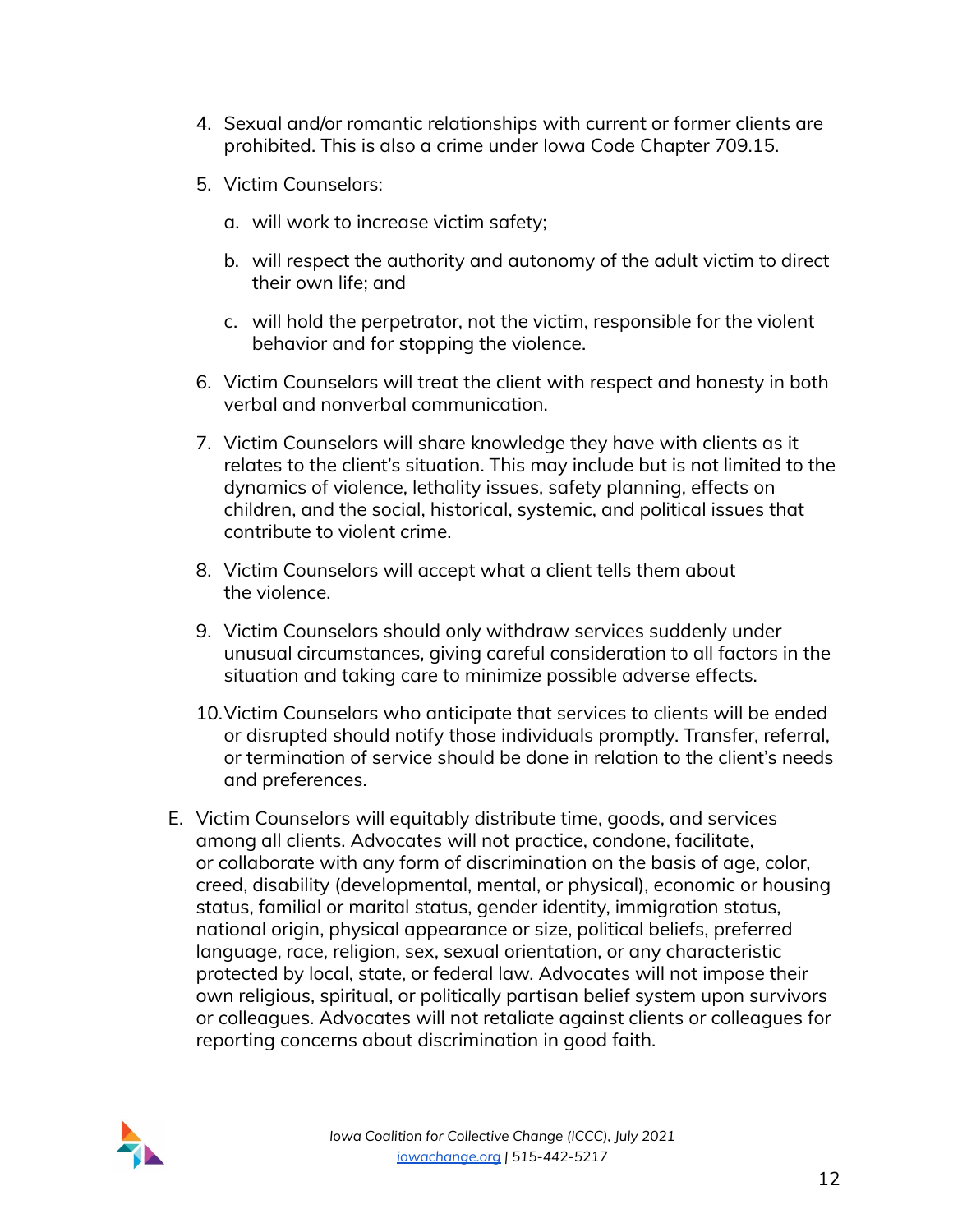- 1. Victim Counselors will practice and regularly engage in continuing education around cultural humility.
- 2. Victim Counselors will be knowledgeable about and make appropriate accommodations for survivors with disabilities and/or language access needs.
- 3. If one client's needs conflict with another client's needs, Victim Counselors will assist one client after promptly referring the other to another qualified service provider.
- F. Victim Counselors will assess clients to determine the nature of the violence, the extent of the violence, and the safety needs of the client. Victim Counselors will do nothing to increase the danger to or harm the client.
- II. The Victim Counselor has an Ethical Responsibility to keep records.
	- A. Victim Counselors will keep records documenting services provided as mandated by funders in accordance with state and federal guidelines. Victim Counselors will obtain client consent before recording demographic data, and will not create or keep records that would result in harm to the client.
	- B. Victim Counselors will record statistical and factual information, not opinions, speculations, or conclusions.
	- C. Victim Counselors will allow clients access to their own records and explain to clients the purpose and extent of the program's data collection and recordkeeping.
- III. Victim Counselors have an ethical responsibility to themselves.
	- A. Victim Counselors with education, training, and experience have the right to be called professionals and to be treated professionally.
	- B. Victim Counselors will collaborate with other professionals to promote and support recognition and fair treatment of the profession.
	- C. Victim Counselors will prioritize their own self-care to reduce burnout and proactively address the effects of vicarious trauma.
	- D. Victim Counselors will recognize when personal circumstances may compromise professional abilities, performance, or judgment, and will seek support to resolve those issues.
	- E. Victim Counselors will avoid relationships or commitments that conflict with the interests of victims/survivors.

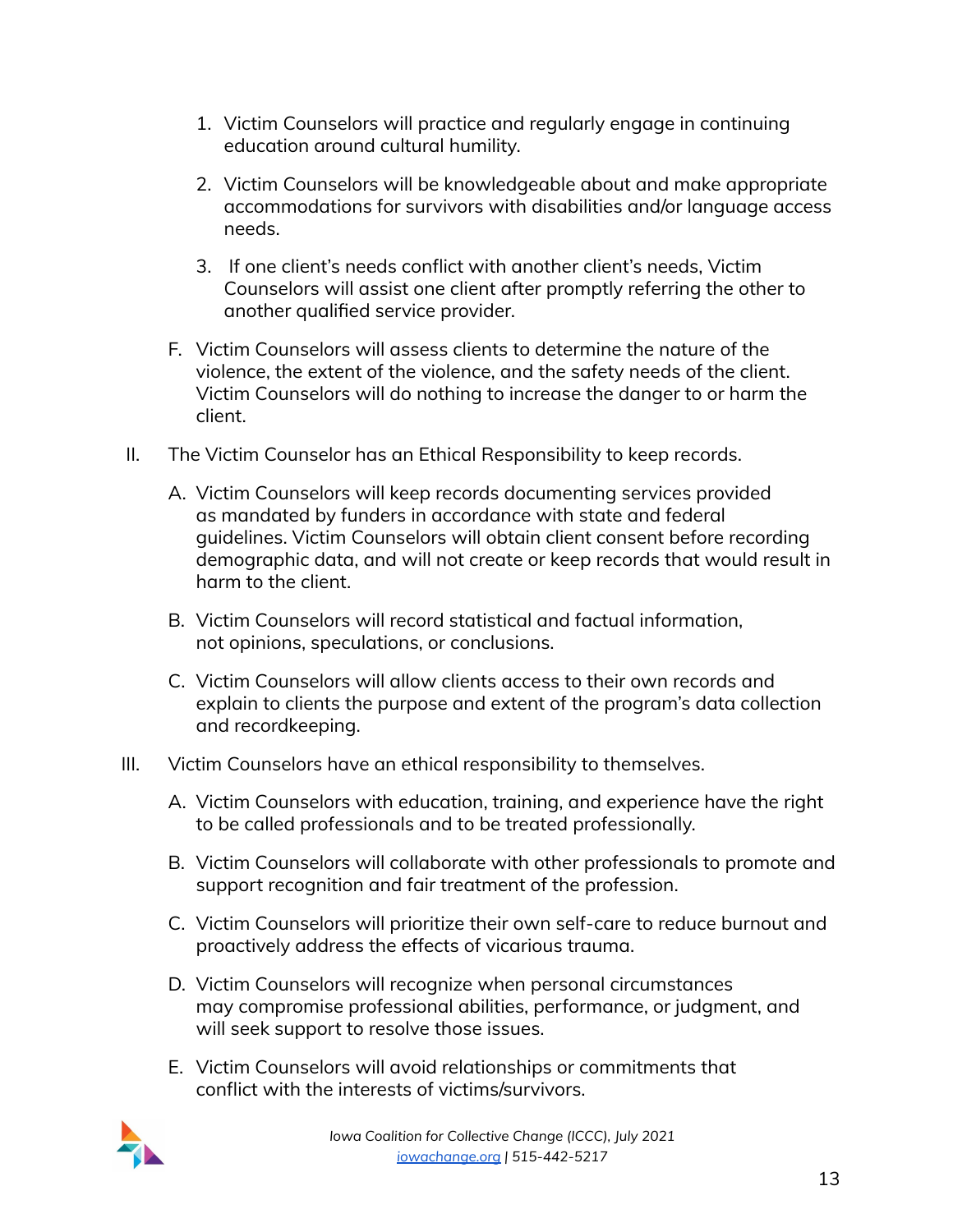- IV. Victim Counselors have an ethical responsibility to employers and peers.
	- A. Victim Counselors will follow the policies and procedures of their employers.
	- B. Victim Counselors will treat colleagues with respect, fairness, and courtesy.
	- C. Victim Counselors should not assume professional responsibility for the clients of another agency or a colleague without appropriate communication with that agency or colleague as required by confidentiality.
	- D. When making public statements, Victim Counselors must clearly separate their personal views from positions adopted by organizations for which they work or are members.
	- E. Victim Counselors will report any conflict of interest that prevents themselves or a colleague from being able to provide ethical services, work cooperatively with colleagues or allied professionals, or be impartial in the treatment of any client, as outlined in their agency's policy.
	- F. Victim Counselors will report violations of the Code of Ethics by fellow Victim Counselors to the certifying agency in a timely manner.
		- 1. Depending upon the extent of the violation, it may be appropriate for Victim Counselors to intervene with the colleague in question or their supervisor to prevent further harm, and escalate the matter to the certifying agency if the issue continues.

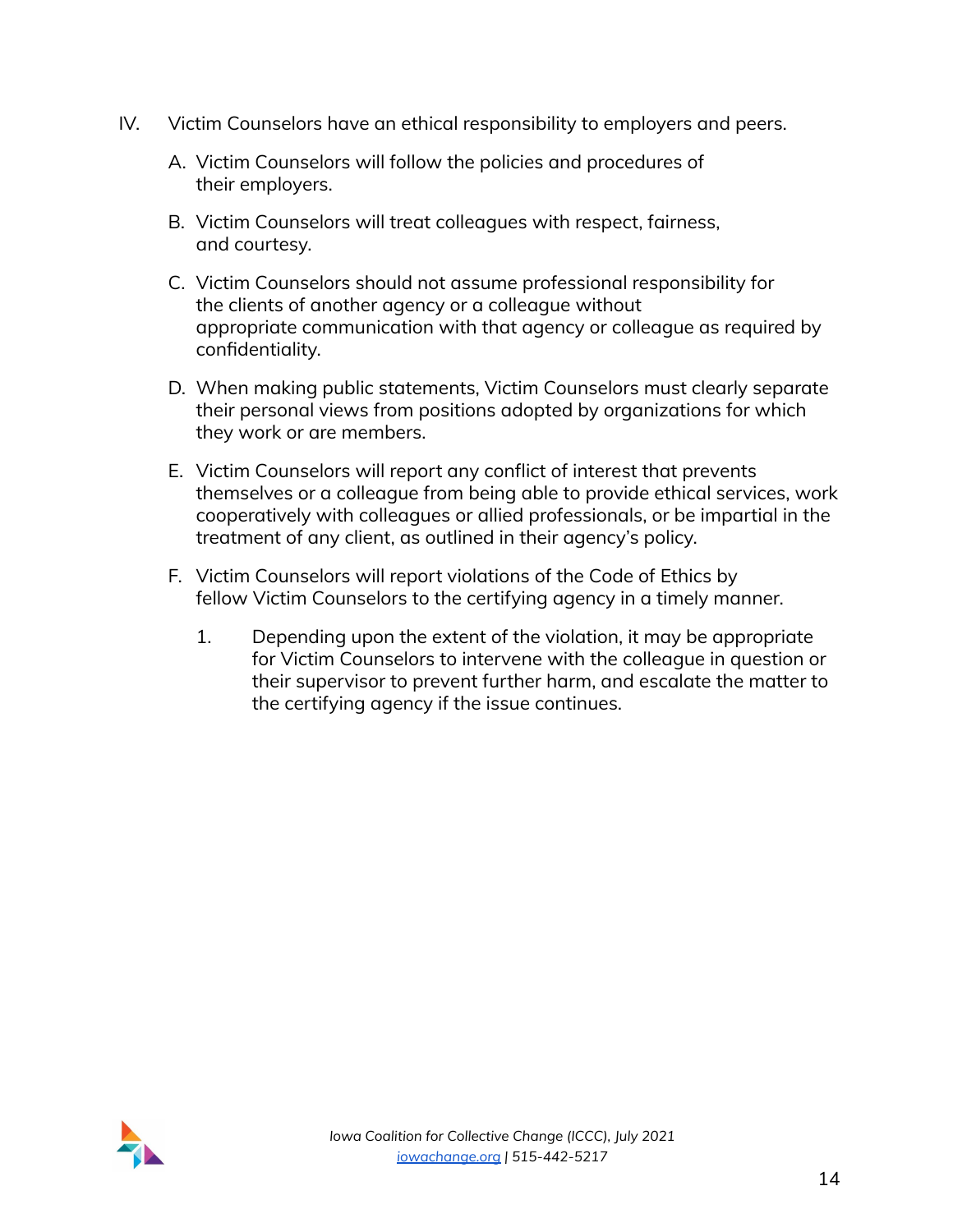## <span id="page-15-0"></span>**Appendix B: Letter of Recommendation Template**

[AGENCY LETTERHEAD]

[SUPERVISOR NAME] [SUPERVISOR TITLE] [AGENCY ADDRESS]

#### [DATE]

Membership & Training Coordinator Iowa Coalition for Collective Change 950 Office Park Road, Suite 127 West Des Moines, IA 50265

To whom it may concern:

I hereby recommend [ADVOCATE'S NAME] for Homicide Specialist Certification. [ADVOCATE'S NAME] is qualified and prepared for this certification, has engaged in 2 hours per month of consultation with an approved services provider, and has completed at least 40 hours of direct service work with survivors of various types of crime, including homicide and traumatic loss. Documentation of these consultation and direct service hours can be made available upon request. I can be contacted at [E-MAIL ADDRESS] or [PHONE NUMBER] to answer any questions related to this advocate's preparedness for certification.

Sincerely,

[SUPERVISOR SIGNATURE] [SUPERVISOR NAME] [SUPERVISOR TITLE]

[AGENCY DIRECTOR SIGNATURE] [AGENCY DIRECTOR NAME] [AGENCY DIRECTOR TITLE]

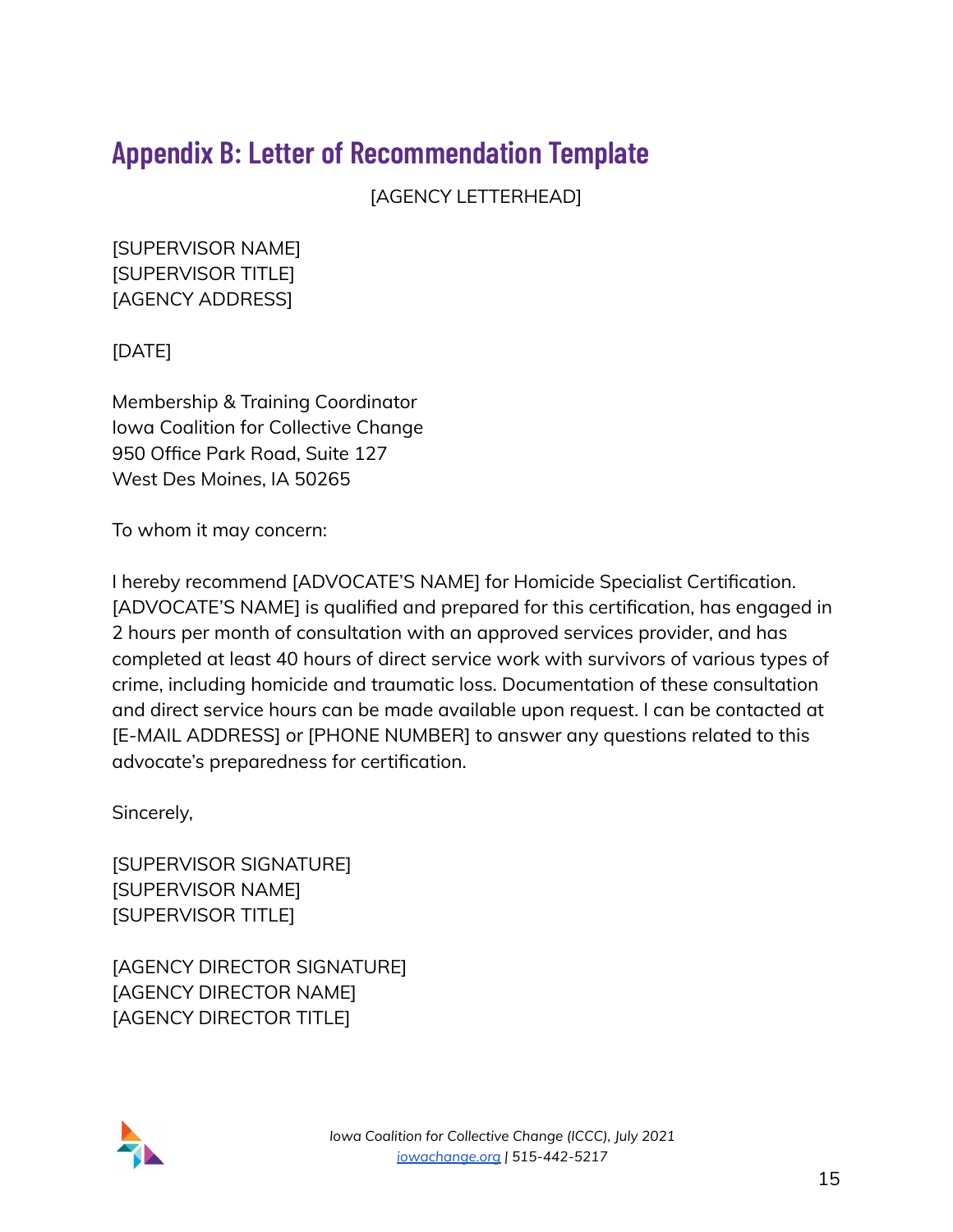## <span id="page-16-0"></span>**Appendix C: Continuing Education**

### <span id="page-16-1"></span>**Calculating hours**

The number of "contact hours" (time in which the advocate is receiving the educational information) shall be the number of hours earned. Scheduled breaks are not included in this time. For example, for completing a workshop with the following schedule...

| 9:00 - 10:00   Introduction |            |
|-----------------------------|------------|
| $10:00 - 11:30$             | Discussion |
| 11:30 - 12:30 Lunch break   |            |
| 12:30 - 3:00   Panel        |            |
| $3:00 - 3:30$               | Break      |
| 3:30 - 5:00 Practice        |            |
|                             |            |

...the number of continuing education hours earned would be 6.5: *8 hours - 1 hour lunch - 0.5 hour break = 6.5 hours*

## <span id="page-16-2"></span>**Types of opportunities**

Educational opportunities that may qualify for credit include but are not limited to:

- Workshops
- Trainings
- Film screenings
- Panels
- Webinars

### <span id="page-16-3"></span>**Content**

ICCC recognizes that advocates must be educated on a wide array of intersecting issues. Topics that may qualify for credit include but are not limited to:

- Victims' rights & compensation
- Safety, including tech safety
- Grief, loss, & bereavement
- Cultural responsiveness & cultural humility
- Marginalized populations